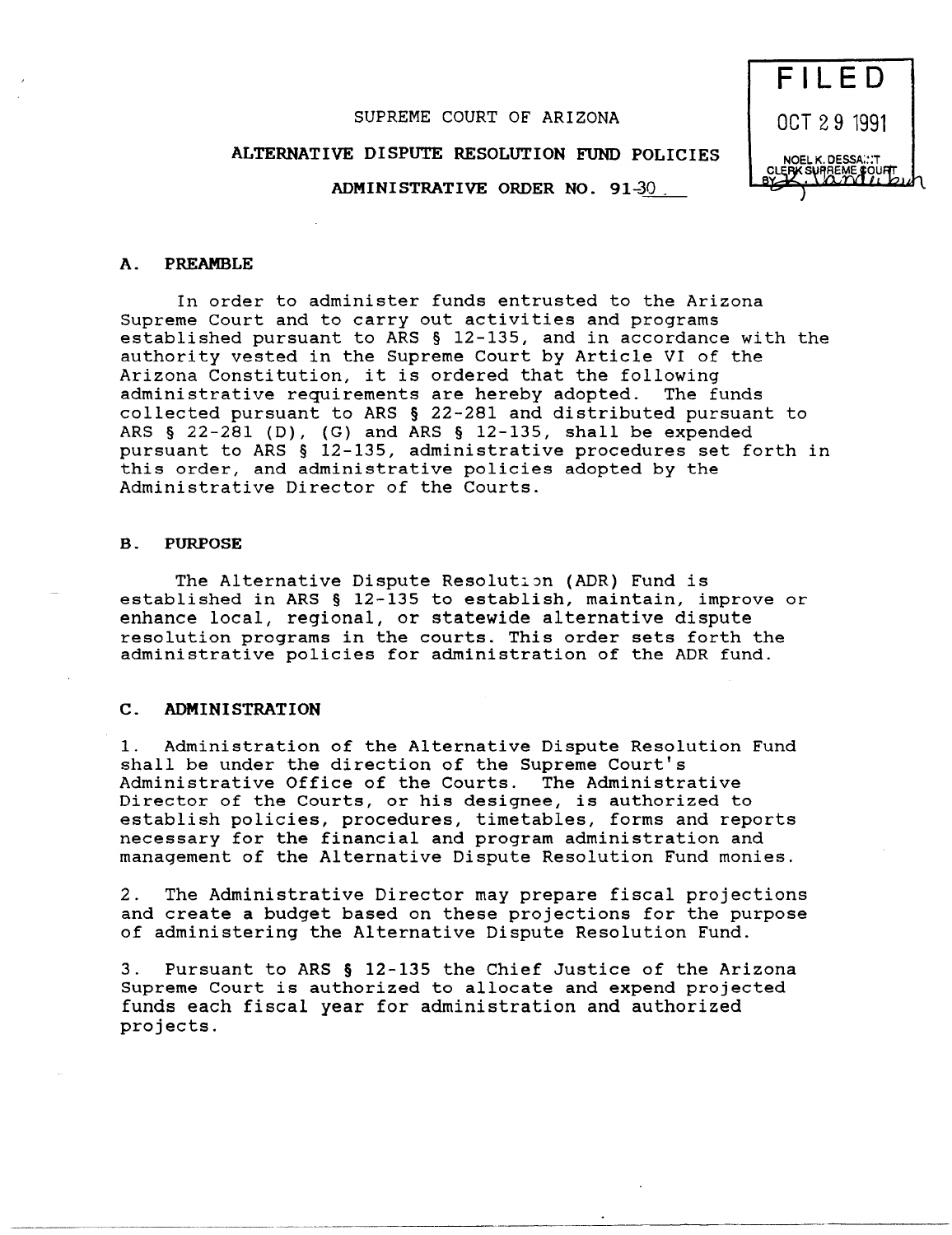4. The Administrative Director may monitor, inspect, audit, or have audited all records of any alternative dispute resolution program receiving monies from the Alternative Dispute Resolution Fund.

5. The Administrative Director is authorized to monitor compliance with collection and submission of ADR monies created in ARS § 22-281.

6. The Administrative Director shall submit an annual report to the legislature and the governor detailing the amount of monies collected and expended. This report shall be due no later than January 31 of each year, commencing January 31, 1993 for the Fiscal Year 1991-92 report.

7. The Administrative Director is authorized to conduct seminars and educational sessions and provide assistance to judges, court staff and other public agencies regarding the purposes and operations of alternative dispute resolution programs.

8. The Chief Justice of the Arizona Supreme Court shall appoint an Advisory Committee to advise on ADR program administration. This committee shall include representation from Superior Court, Justice Courts, and members of the public with knowledge and experience in the field of alternative dispute resolution. The Chief Justice shall appoint a chair of the committee. Members of the committee shall be appointed to serve a one year term. Subject to the availability of funds, travel and per diem expenses of the committee members may be paid by the Administrative Office of the Courts (AOC) pursuant to travel policies and procedures approved by the Supreme Court.

The Administrative Director shall provide staff for the Committee and may conduct or coordinate research as recommended by the Committee.

9. The Administrative Director is authorized to contract with public or private agencies for professional services to assist in the administration of the ADR program and fund.

## D. **ALTERNATIVE DISPUTE RESOLUTION FUND REQUIREMENTS**

---------

1. State ADR monies collected by the Superior Court and Justice of the Peace Courts pursuant to ARS § 22-281 shall be submitted to the State Treasurer by the county treasurers no later than the 10th day of each month following the month in which the monies are collected.

2. To request ADR funds, courts must submit an application to the Administrative Office of the Courts on forms provided